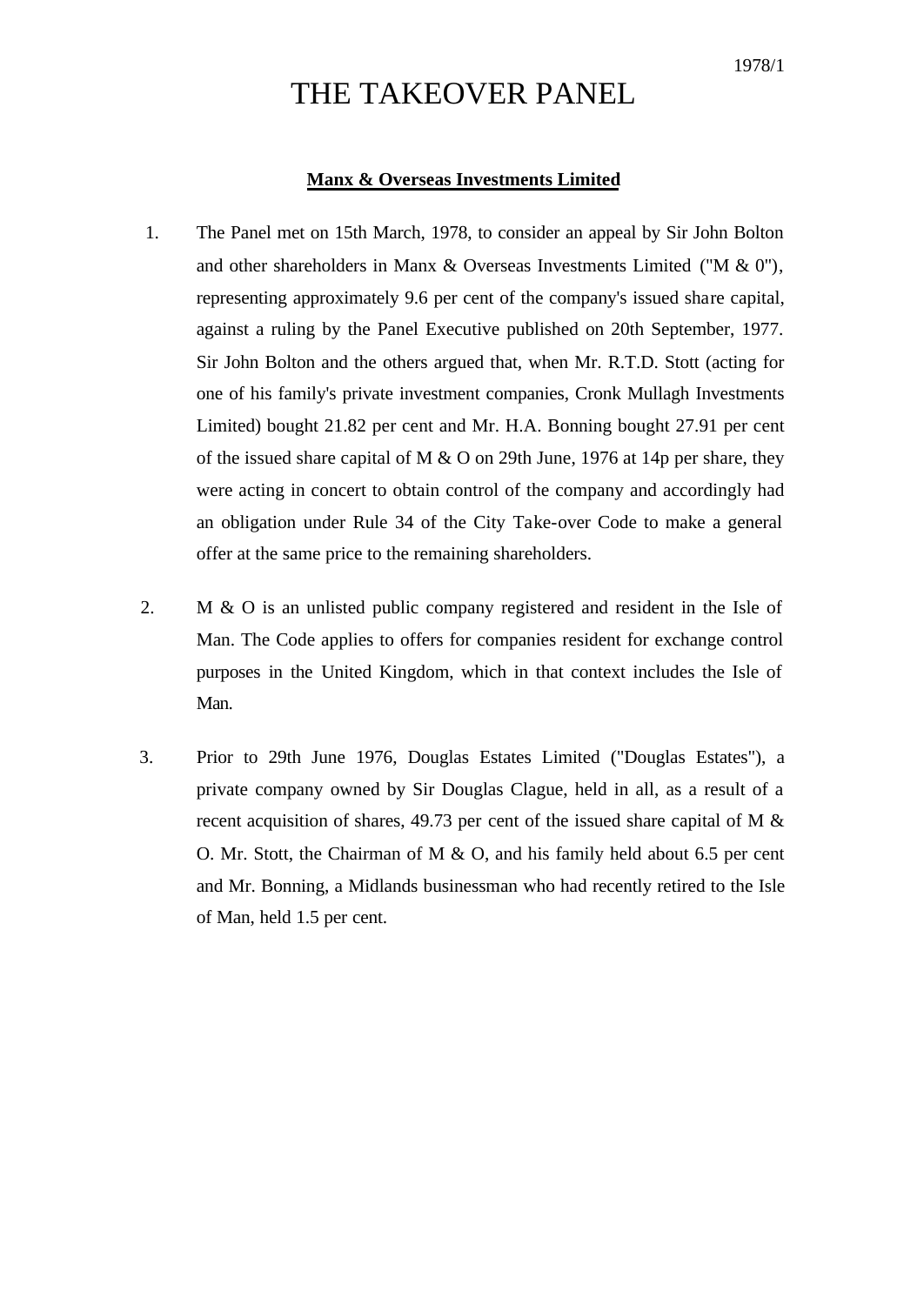- 4. Douglas Estates by that date also held over 50 per cent of the shares in Isle of Man Associated Investment Limited ("Associated"), a public company listed on The Stock Exchange, which had close links with M & O.
- 5. On 25th June, 1976, Sir Douglas Clague informed Mr.Stott, who is a stockbroker as well as being Chairman of M & O throughout, that he was prepared to dispose of his entire holding in M & O. Mr. Stott, with his brother and an associate, and Mr. Bonning visited Sir Douglas Clague in Ireland on 29th June, 1976. Mr. Bonning and Mr. Stott agreed to buy the Douglas Estates holding at Sir Douglas Clague' s price of 14p. The price in other recent bargains had been between l0p and 12p. The shares were first put in the name of Mr. Bonning and later divided in the proportions indicated in the first paragraph.
- 6. On 8th July, 1976, Mr. Bonning joined the board of M & O and was appointed Vice Chairman and Chief Executive. Sir Douglas Clague and Mr. J.D. Bolton (Sir John Bolton's son, who was also a director of Associated and Douglas Estates) resigned from the Board. Directors associated with Mr. Stott were appointed to the Board as well as one director with associations with Mr. Bonning.
- 7. On 10th January, 1977, Sir John Bolton wrote to Mr. Stott saying that Mr. Stott and others acting in concert with him had acquired shares giving a majority holding in M  $\&$  O and that, as an M  $\&$  O shareholder and on behalf of other shareholders, he considered that an offer at 14p should be made to all shareholders. On 1st April, 1977, Sir John Bolton wrote to the Panel, whose attention had been drawn to the case by Mr. Stott on receipt of Sir John Bolton's initial letter.
- 8. We are concerned here with the question whether Mr. Stott and Mr. Bonning, when acquiring the Douglas Estates shares in M & O on 29th June, 1976, were actively cooperating to obtain control of M  $\&$  O. Events after the acquisition may throw light on their intentions at the time of the acquisition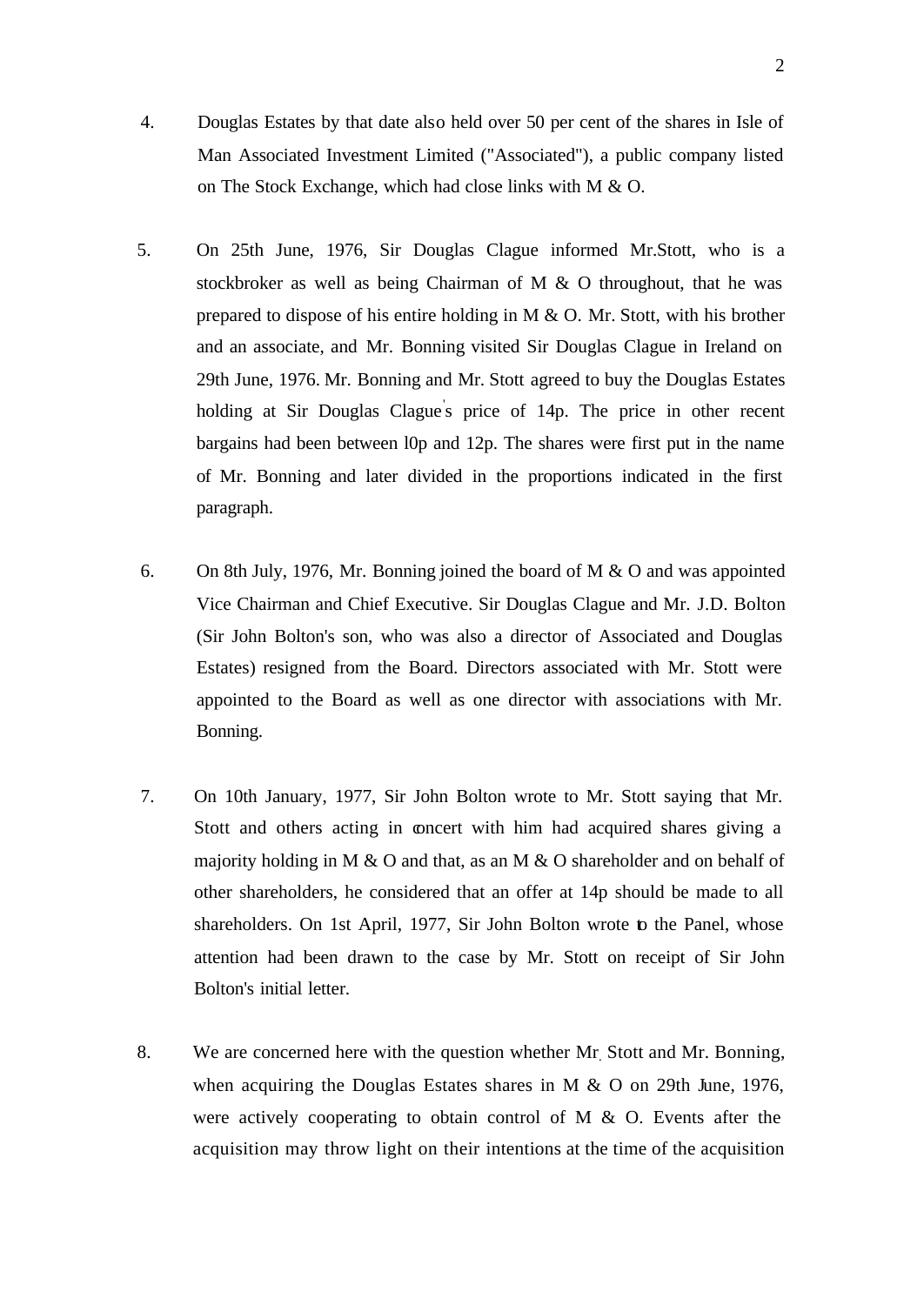but are not in themselves decisive on the issue. The question can be particularly difficult when two parties acquire roughly similar amounts of shares and when the events took place nearly two years ago.

- 9. The basic facts appear to create a strong presumption that Mr. Stott and Mr. Bonning were acting in concert for the purpose of Rule 34. Mr. Bonning and Mr. Stott, who was his stockbroker, went together to Ireland on 29th June, 1976 and negotiated the purchase of the Douglas Estates holding of M & O shares. On 8th July, 1976, the sale was recorded in a written agreement, which also purported to require the completion by the board of M & O of various arrangements involving M & O, Associated and a private company, Isle of Man & Overseas Estates Limited. The shares were assigned in one lot to Mr. Bonning and then parcelled out to Mr. Bonning and Mr. Stott's family company. At a board meeting of M & O on 7th July, 1976 Mr. Stott had reported that he and other parties had acquired 49% of the issued capital of M & O. On 8th July, Mr. Bonning joined the board of M & O and became Vice Chairman and Chief Executive.
- 10. The case on the other side, as presented by Mr. Bonning, is that he had bought his original holding in M & O through Mr. Stott as his stockbroker. Mr. Bonning had indicated that he would be interested in a larger investment, his motives being to secure a satisfactory investment in the Isle of Man and if possible to find congenial work on the board of the company. On 27th June, 1976, Mr. Stott telephoned to enquire whether he wished to acquire further M & O shares at 14p per share. At some stage Mr. Stott told him that it would be dangerous for him to acquire more than 30 per cent of the issued capital and he therefore regarded 28 per cent as the ceiling of any purchase. He told Mr. Stott that he would expect to be co-opted to the M  $\&$  O board if he made such a substantial purchase of shares. Mr. Bonning said that the discussion of his appointment as Vice Chairman and Chief Executive took place after the purchase of the shares on 29th June, 1976. He was not aware that he might be regarded as acting in concert with Mr. Stott until the matter was raised by Sir John Bolton in January 1977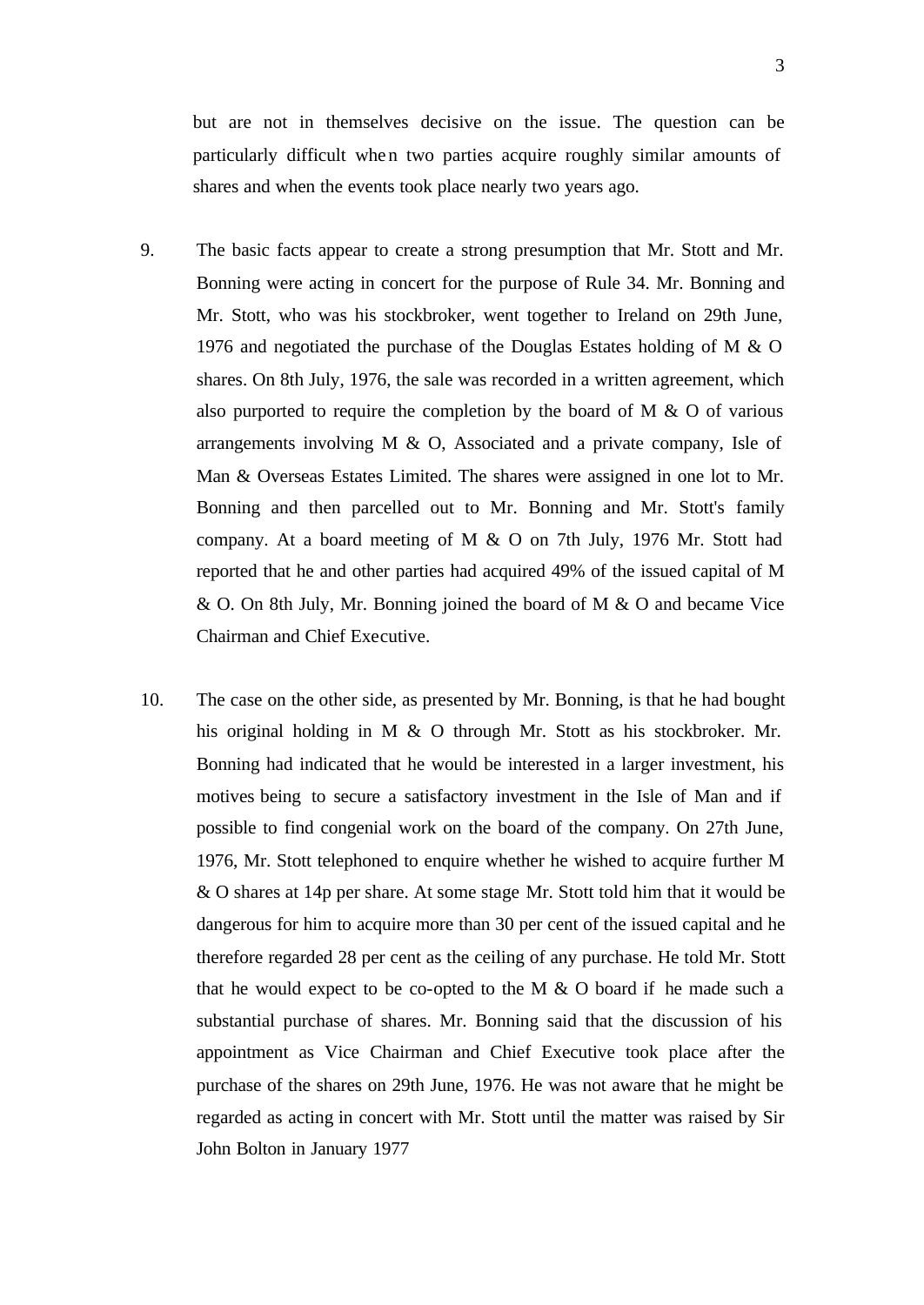- 11. Mr. Stott supported Mr. Bonning's statements. He was anxious to break the close links that existed between M  $\&$  O and Associated, which he did not consider to be in the best interests of M  $\&$  O. He was, therefore, prepared to buy shares in M & O to the extent of his resources; and, as Sir Douglas Clague was prepared to negotiate only on the basis that the entire holding, held by Douglas Estates, was sold, he was glad to find that Mr. Bonning was prepared to buy shares. We found it difficult to determine whether Mr. Stott negotiated with Sir Douglas Clague as stockbroker, as Chairman of M & O or as representative of his private family companies. We do not think that he is to be regarded as having acted as Mr. Bonning's financial adviser. As a member of The Stock Exchange, though practising in the Isle of Man, Mr. Stott ought to have had a better acquaintance with the current version of the City Take-over Code and this and some technical aspects of the transaction on 29th June, 1976 might, we think, be examined with advantage by the Council of The Stock Exchange.
- 12. This is a difficult case. Mr. Stott and Mr. Bonning's lack of sufficient knowledge of the Take-over Code would not in itself be an excuse, but it may have resulted in some aspects of the transaction being presented in ways that compromised them unnecessarily; and it certainly made it difficult for us to know what precise significance to attach to statements in other evidence that was given to us. We did not find the agreement useful in reaching a conclusion, since it is a loosely drafted document produced after the event and, apart from recording the sale of shares, it seems to have been regarded as a convenient instrument in which to refer to certain other matters which, it was assumed, it would be in the interests of all parties, including the companies concerned, to resolve. Our view is that it has not been shown sufficiently conclusively that Mr. Stott and Mr. Bonning were acting in concert within the meaning of the Code. We have, therefore rejected the appeal.